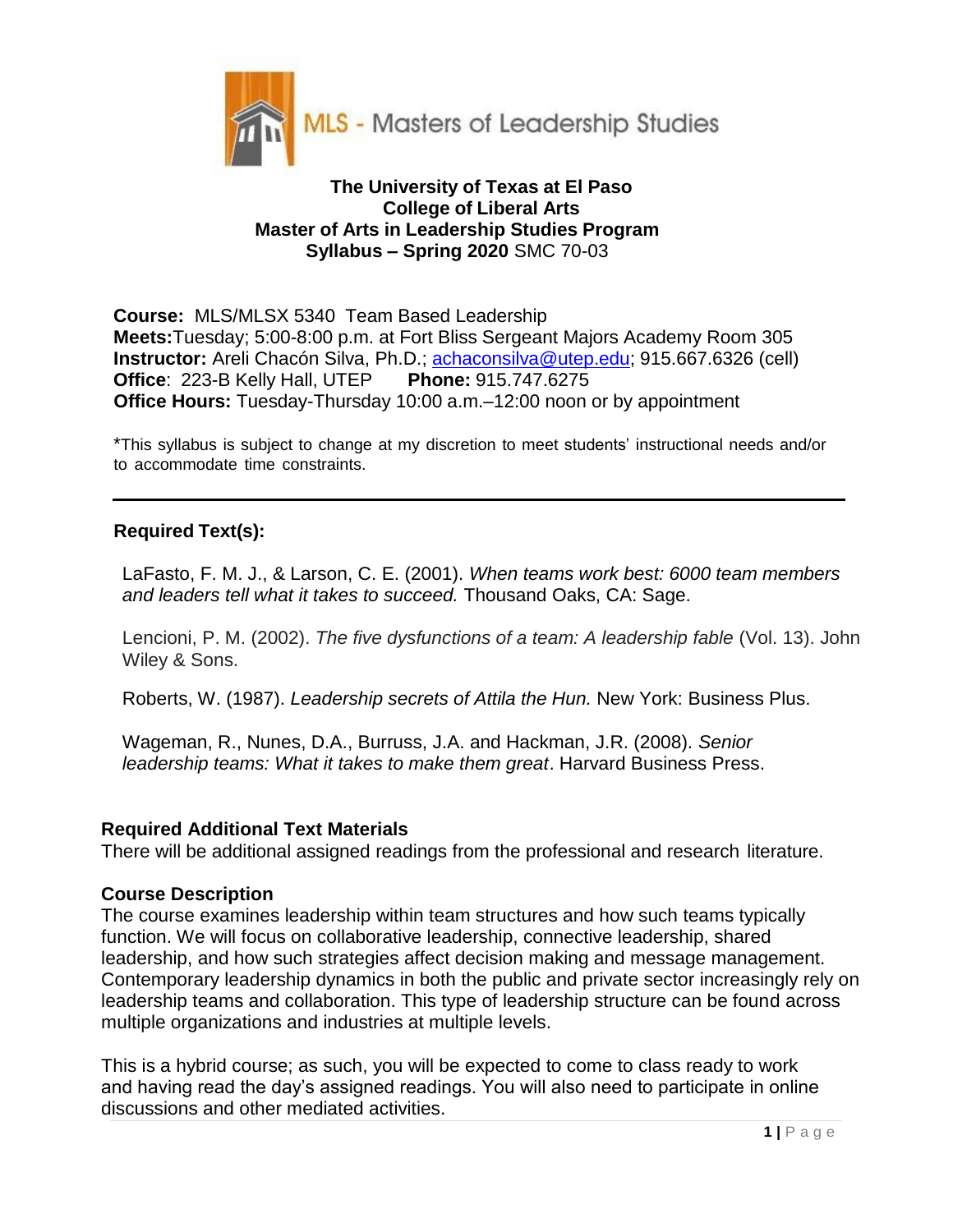

Because many discussions will take place during our class meetings, please be sure to listen (and refrain from talking) when another is speaking about class-related issues. Please logon to our Blackboard shell via the myutep.edu website often. I look forward to a productive and meaningful course for all of us.

**Course Objectives**: By the end of the class you will be able to:

- Identify and analyze problems related to group decision making and team effectiveness
- Develop and propose solutions to problems related to group decision making communication and processes
- Understand conditions and requirements for the use of teams to solve difficult problems within organizations
- Use key theories in leadership to help you lead or participate in leadership teams effectively

**Course Expectations:** To create and maintain a positive learning environment, you are expected to take responsibility for your learning and play an active role in developing your academic skills and your own leadership development. To this end, you are each expected to aspire to excellence.

- **Nature of the course:** Students will work individually and in teams. Each module will have a weekly work menu to guide students through the content and identify assignments, assessments, forum postings or blogs to be completed either individually or in teams.
- **Managing your online time:** The rule of thumb for time planning for a course is approximately 3 hours for every credit hour taken. This is a standard figure recommended across the board by American Universities. So for this course you should expect to spend:

# **3 hours of class time + 9 hours of study and prep time = 12 hours per week.**

 As an online student, most of your classes and school activities can be done at the time of your choosing, but you will do yourself a favor if you stick to a fairly strict schedule. One way to stop yourself from procrastinating is to set aside specific hours for your online class every single day. "Check in" with your class **DAILY** as well to keep up with Announcements and E-mails I may have sent.

## **For discussion board participation**

Also, you will be expected to participate in discussions a minimum of 3 times per week. You **must post at least one comment in reaction to the week's**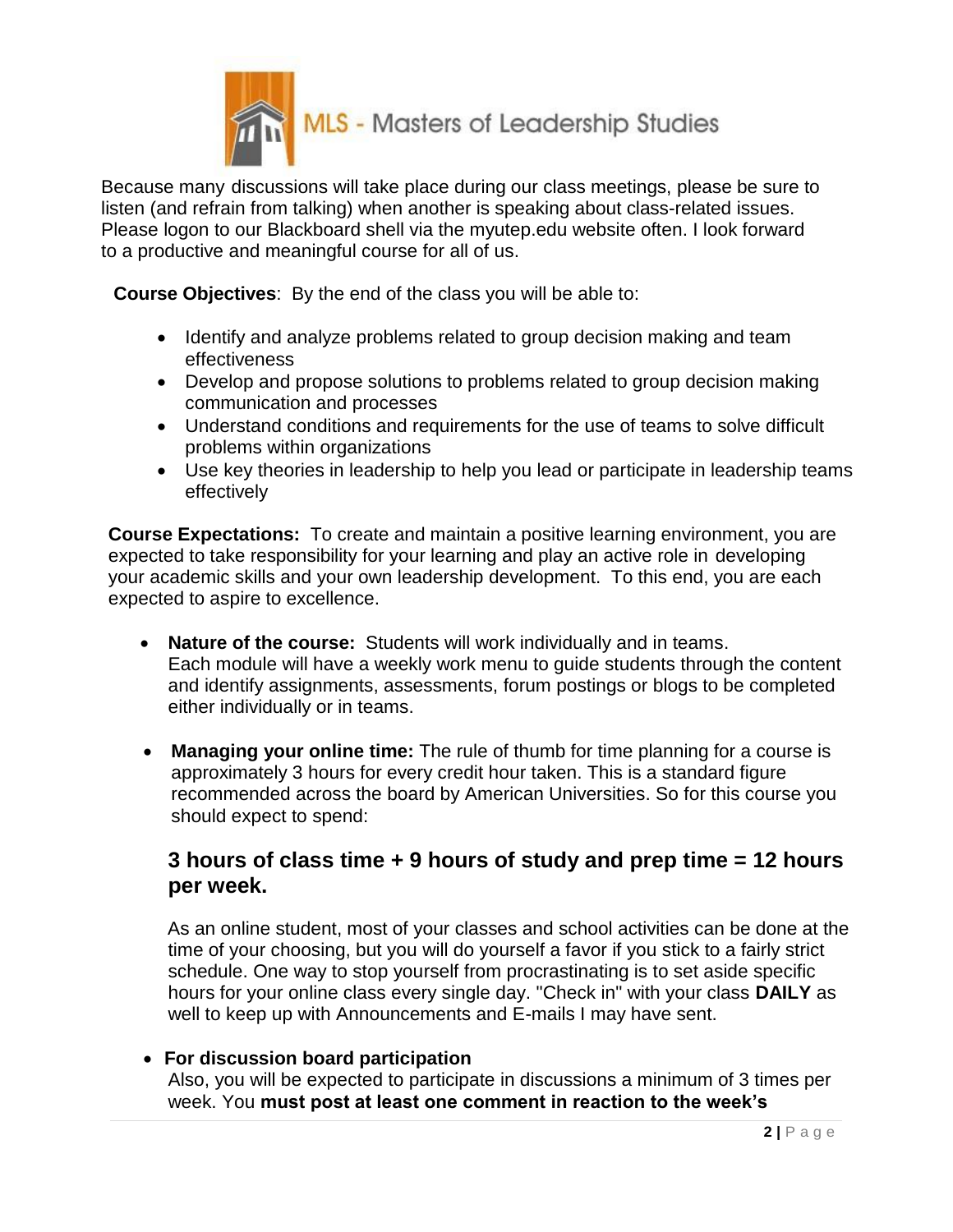

**discussion questions from the readings, the learning enhancement topics (TED talks), and/or team work. You must also comment on at least 2 posts to three different topics per week.** In short, you will post a minimum of three comments and respond to a minimum of six posts per week. Many of the discussion topics will be tied to the readings, TED Talks, supplemental readings, or case studies; as such, you will need to invest some time for these activities. Your posts can be of varying lengths. I encourage you to write at least 150 words or more in your discussion posting in response to the provided guided questions.

Ideally, I would like to see some lengthy, some average, and some short in length. Short means a few sentences. Simply posting terms such as "Yep" or "I agree" will not suffice as short replies. If you participate more, I will appreciate the effort.

- **Leadership Café:** Students must actively participate in online discussions and may visit a section established exclusively for them to share ideas. The Leadership Café (students only forum) is an online space where you can discuss ideas, ask questions, and share concerns with your class peers. I am also here to help but also respect students' rights to also work with peers without instructor input. If there is a topic that surfaces in the café and that needs to be addressed by me, please feel free to email me.
- **Plagiarism:** Plagiarism means using someone else's work without giving that person direct credit. This includes using written text from any source or another's ideas. Academic dishonesty is an affront to the pursuit of knowledge and a student's integrity. Acts of plagiarism and other forms of academic dishonesty are serious and will be dealt with according to UTEP's policy. Graduate students are expected to be cognizant of and adhere to university policies and professional codes of behavior regarding academic integrity and ethics. If you have questions about what constitutes academic dishonesty, speak to me or refer to the UTEP Graduate Catalog or the APA Manual.
- **Assignments:** It is expected that out-of-class written assignments will be typed (word processed  $-12$ " font) using APA ( $6<sup>th</sup>$  edition) format (Sample paper available at:https://owl.english.purdue.edu/media/pdf/20090212013008\_560.pdf), free of mechanical errors, and adhere to standards of professional writing. You should keep a copy of every assignment. Keep all returned assignments until the end of the semester. Read the directions for assignments carefully, budget your time, and start early on each assignment so you are finished and have time to **proofread** and **edit** before due dates. Starting early will allow you enough time to take your assignments through multiple drafts and to devote rigorous thought to them.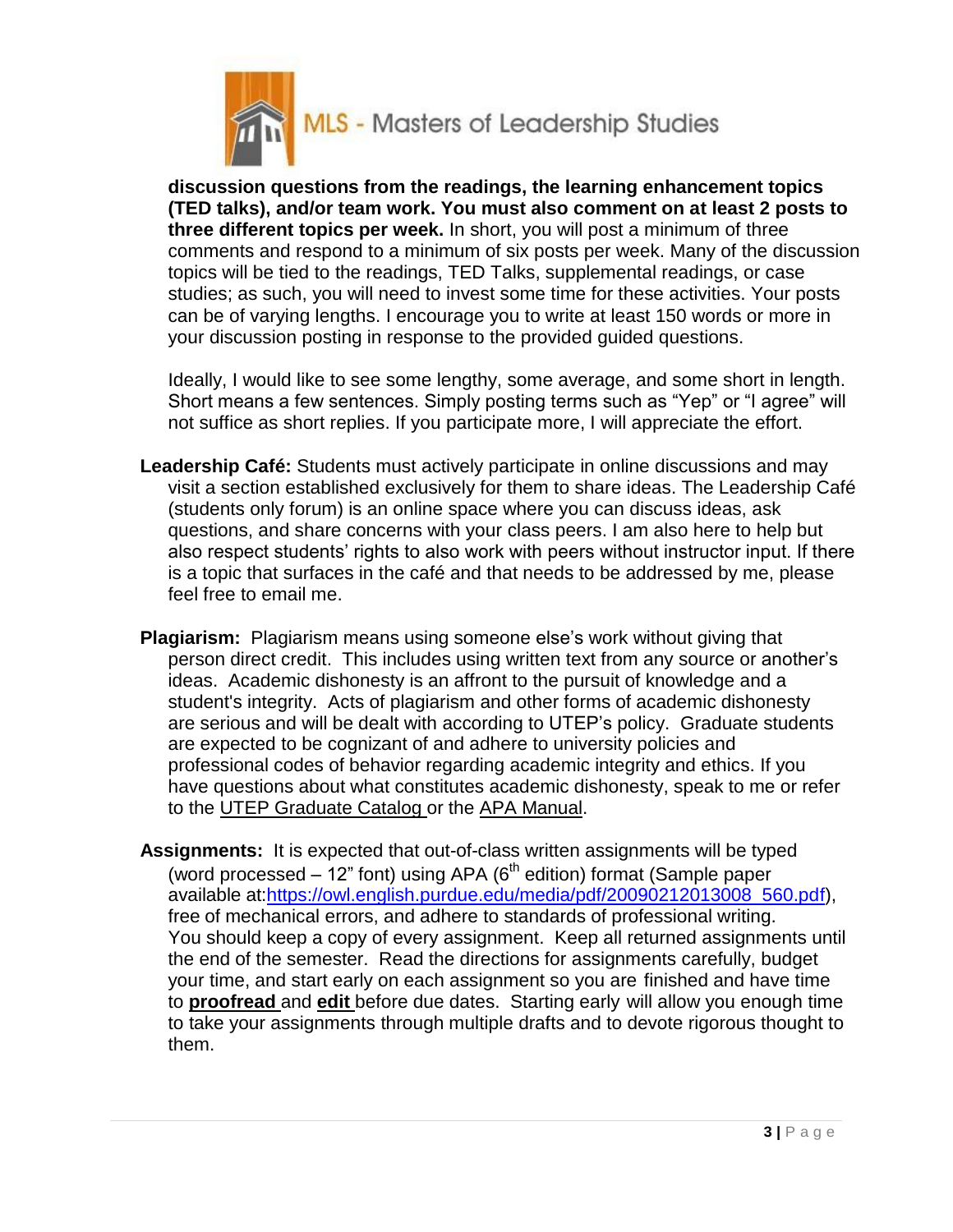

An assignment that does not adhere to the directions will not receive a passing grade. If you have any questions, or if you do not know what any of the grading criteria refer to, please ask. I will be available by E-mail almost anytime between the hours of 10:00 a.m. and about 5:00 p.m. and will respond as quickly as possible.

**Special Help/ Disabled Student(s):** If you have or believe you have a disability which may affect your ability to perform successfully in this course, you are encouraged to discuss this in confidence with the instructor and/or the Disabled Student Services Director. You may call 915.747.5148, visit the Disabled Student Services Office (DSSO) website at: [www.utep.edu/dsso,](http://www.utep.edu/dsso) or the DSSO office in 108 East Union Building. Students who have been designated as disabled must reactivate their standing with the DSSO on a yearly basis.

**Performance Assessments**: To be eligible for a course grade, the student must complete **all** the requirements listed below.

- Read the textbooks and other assigned readings. Participate **positively** in all group and individual class and on-line activities.
- **Grading Scale:**  $A = 90-100\%$  (excellent),  $B = 80-90\%$  (superior),  $C = 70-79\%$ (competent),  $D = 60-69\%$  (below competent),  $F = 0-59\%$  (failing). Grades will be arrived by summing points earned on the following assignments:

## **Activity or Assignment Points available**

| 2-3 page paper describing an experience you have had working in a                    |    |
|--------------------------------------------------------------------------------------|----|
| Team Leadership position                                                             | 5  |
| 5-page Team-written leadership paper                                                 | 15 |
| 15-minute team presentation of paper                                                 | 5  |
| Online Quizzes (4) – Various due dates, each is worth 5 points                       | 20 |
| 12 page final paper on team leadership written in teams (based on one case posted in |    |
| Blackboard)                                                                          | 15 |
| Online participation $-21$ hours or more                                             | 25 |
| 15-minute team presentation of paper                                                 | 10 |
| Class attendance/participation/team challenge                                        | 5  |

## **Total possible points 100**

\*\*Unless otherwise stated, all assignments are due by midnight of the date indicated on the course calendar and should be submitted through **Blackboard**. Wishing you the best,

*Dr. C*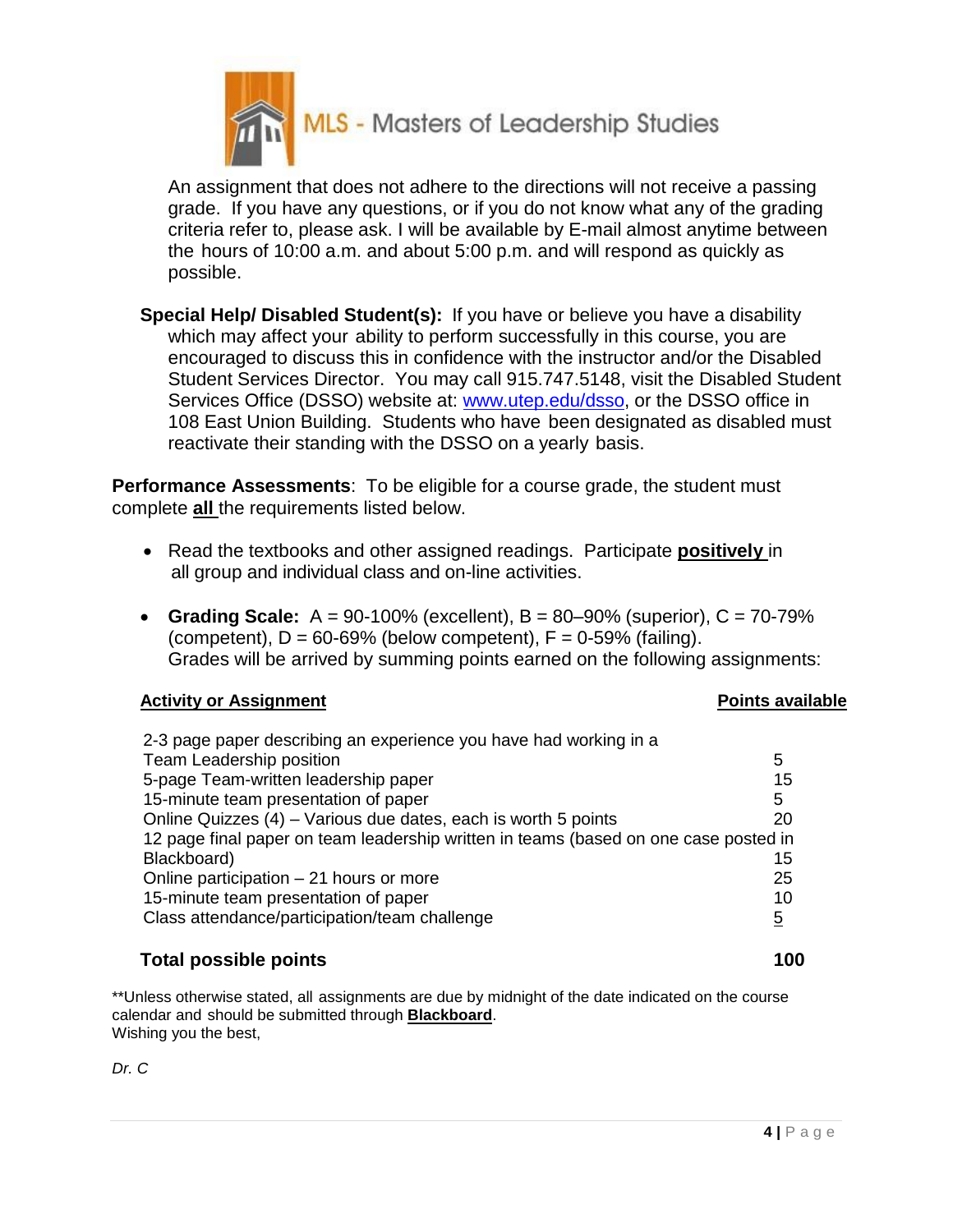MLS - Masters of Leadership Studies

## **ACADEMIC CALENDAR**

### **Week One (January 21)—Team-based Leadership: What do we know about groups?**

- Syllabus and Calendar review
- Case Study: **Case Study: Children`s Hospital Boston** (course pack)
- *Quiz 1 (Syllabus and preface) will be open until 11:59 p.m. Sunday January 26, 2020.*
- **Movie –** Watch *Glory Road (2006).* **Directed by James Gartner.** Post your analysis and answers in the Discussion Board. **Due 11:59 p.m.** *Monday,* **January 27, 2020.**
- Readings for the week: Wageman, et al., (2008) The Essentials Preface, Chapters  $1 4$
- Learning Enhancement TED talk (Discussion Board)
- **Assignment # 1:** Individually write a 2-3 page paper describing an experience you have had working on a Leadership position within a team (Individual). Hard copy (bring it to class). **Due date: Tuesday, January 28, 2020.**

#### **Week Two (January 28)— Team-based Leadership: The Essentials**

- Wageman, et al., (2008) Preface, Chapters  $1 4$
- **Case Study: Team Collapse at Richard, Wood and Hulme LLP** (hard copy)
- Readings for the week: Wageman, et al., (2008) Chapters 5, 6, and 7 and Leadership and Teaming by Ethan S. Bernstein HBP (course pack)
- *Quiz 2 will be open until 11:59 p.m. Sunday February 2, 2020.*

#### **Week Three (February 4)—Enabling Conditions for Successful Teams**

- Wageman, et al., (2008) Chapters 5, 6, and 7
- Discussion Leadership and Teaming by Ethan S. Bernstein HBP (course pack)
- Linking enabling conditions: organizational climate, and how teams navigate for success
- Case Study: **Army Crew Team by HBP** (course pack)
- Learning Enhancement TED talk (Discussion Board)
- Reading for the week: Wageman, et al., (2008) Chapters 8 and 9
- **Assignment # 2**: 5-page team-written leadership paper based on the Case Study of General Rebecca S. Halstead's Leadership. **Due date**: *February 18, 2020.*

#### **Week Four (February 11)— Leading a Leadership Team**

- **Movie –** *Remember the Titans (2000)***.**
- Wageman, et al., (2008) Chapters 8 and 9
- Reading for the week: LaFasto and Larson, Prologue, Chapters 1, 2, and 3.
- Learning Enhancement TED talk (Discussion Board)
- *Quiz 3 will be opened until 11:59 p.m. Sunday February 23, 2020.*